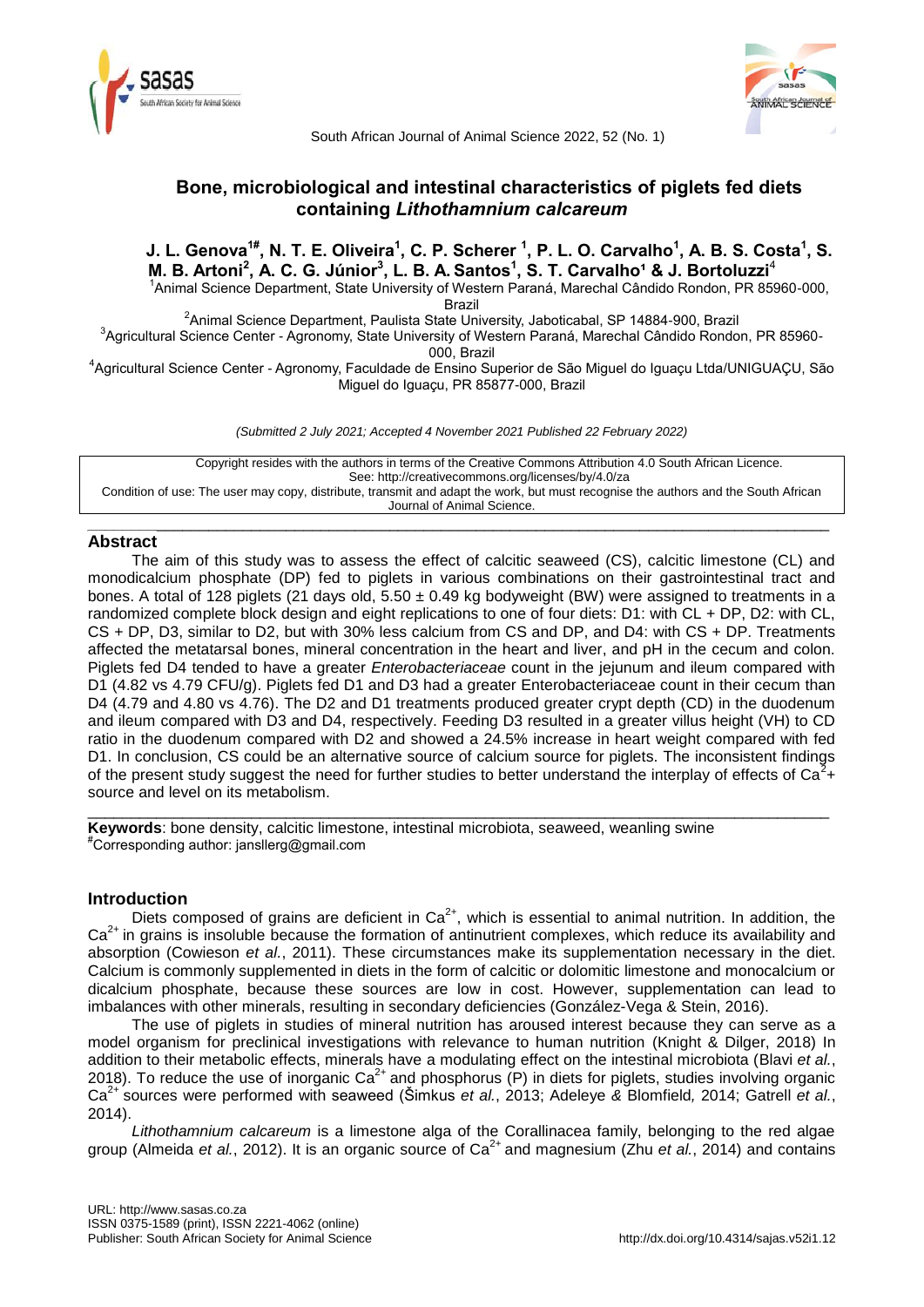more than 20 trace elements that are bioavailable (Costa Neto *et al.*, 2010; Carlos *et al.*, 2011). Studies evaluating the use of calcitic seaweed include reports on  $Ca^{2+}$  digestibility similar to  $Ca^{2+}$  carbonate (González-Vega *et al.*, 2015) and similar effects on  $Ca^{2+}$  and P metabolism when compared with  $Ca^{2+}$ carbonate (Schlegel & Gutzwiller, 2017). However, it is not known whether *L. calcareum* influences the basic indicators of bone and gastrointestinal tract parameters of piglets in the nursery phase.

Therefore, the aim of this study was to assess the effect of CS, CL, and DP in various combinations on the relative weight and physicochemical composition of organs, bone structure, pH of contents of the gastrointestinal tract, microbial population, and intestinal morphometry of piglets in the nursery phase.

## **Materials and methods**

The experiment was conducted in the Swine Sector of the Experimental Farm Professor Antonio Carlos dos Santos Pessoa of State University of Western Paraná (UNIOESTE), in Marechal Cândido Rondon, Brazil. All experimental procedures were approved by the UNIOESTE Research Ethics Committee (No. 14/16 - CEUA).

A total of 128 crossbred piglets, male entire of commercial lineage (Landrace x Large White, Agroceres<sup>3</sup> and DanBred<sup>♀</sup>) weaned at 21 days old with an average initial bodyweight (IBW) of 5.50 ± 0.49 kg were allocated to a randomized complete block design with four treatments, eight replications and four pigs per experimental unit (EU), totaling 32 EU (pens). The blocks were based on the IBW of the piglets.

At the beginning of the experiment, the animals were weighed and identified with numbered ear tags and housed in a nursery facility consisting of suspended pens (1.54 m²), with polyethylene plastic flooring, provided with nipple-type drinking and gutter-type feeders, arranged in two rows, divided by a central aisle. The experiment lasted 37 days.

The ambient temperature and relative humidity were recorded with a digital dial data logger (UNI-T UT 330B digital USB; Pequim, China). The minimum recorded temperature of the indoor environment was 22.00  $\pm$  4.2 °C and the maximum was 25.00  $\pm$  5.1 °C. The nursery facility was ventilated with fans, exhaust fan and tilting-type windows. The heating of the pens was controlled with individual infrared incandescent lamps per EU.

The diets were formulated to meet the piglets' requirements for the pre-starter I (6.01 to 9.42 kg), II (9.43 to 15.47 kg) and starter (15.48 to 22.88 kg) phases, following the nutritional requirements proposed by Rostagno *et al.* (2011), except for the treatment with 30% reduction in Ca<sup>2+</sup> (Sakomura & Rostagno, 2007). The treatments were composed of four experimental diets: D1: with Ca<sup>2+</sup> from CL + DP, D2: Ca<sup>2+</sup> from CL + CS + DP, D3: 30% reduction in the Ca<sup>2+</sup> supply from CS + DP (-30% Ca<sup>2+</sup> diet), and D4: with Ca<sup>2+</sup> from CS + DP (Table 1). Water and diets were provided ad libitum during the experiment. The animals did not receive antibiotic intervention.

At the end of the nursery experiment, eight animals from each treatment were slaughtered (after 6 hours solid-feed deprivation) following humane slaughter methods (electronarcosis followed by exsanguination). The selected animal was the one whose bodyweight was nearest to the average weight of the animals in its pen.

Immediately after slaughter, the pH of the stomach, jejunum, ileum, cecum, and colon contents was measured with a digital pH meter (model HI 99163, Hanna Instruments Inc., Rhodes Island, USAUSA) by inserting a unipolar electrode, adopting the methods described by Manzanilla *et al.* (2004) and Guo *et al.* (2001).

After pH measurement, the digestive organs (empty stomach, liver, and gallbladder, small intestine and pancreas, cecum, and colon) and non-digestive organs (spleen, heart, and kidneys) were removed, washed with saline solution (0.9% sodium chloride) and weighed (stainless steel digital scale, model UL50i; Pequim, China). The relative organ weights were then calculated, considering the animals' weight at slaughter.

The heart, liver and kidneys were pre-dried in a forced ventilation oven (Tecnal, SF-325 NM; Piracicaba, SP, Brazil) at 55 °C for 72 hours, then ground in a closed-chamber ball mill and stored in labelled flasks so that portions could be used to perform dry matter (DM) and mineral matter (MM) analyses. The mineral solutions (Ca<sup>2</sup>+ and P) were obtained by digestion with nitroperchloric (4:1) and Ca<sup>2</sup>+ and P concentrations of the organs were determined by reading inflame atomic absorption spectrophotometry (Tecnal brand, GBC 932 AA dual beam model; Dandenong, VIC, Australia) at the Agricultural Chemistry Laboratory and Environmental (UNIOESTE). The physicochemical analyses of the feeds and tissues were performed according to the methodologies described by AOAC (1990).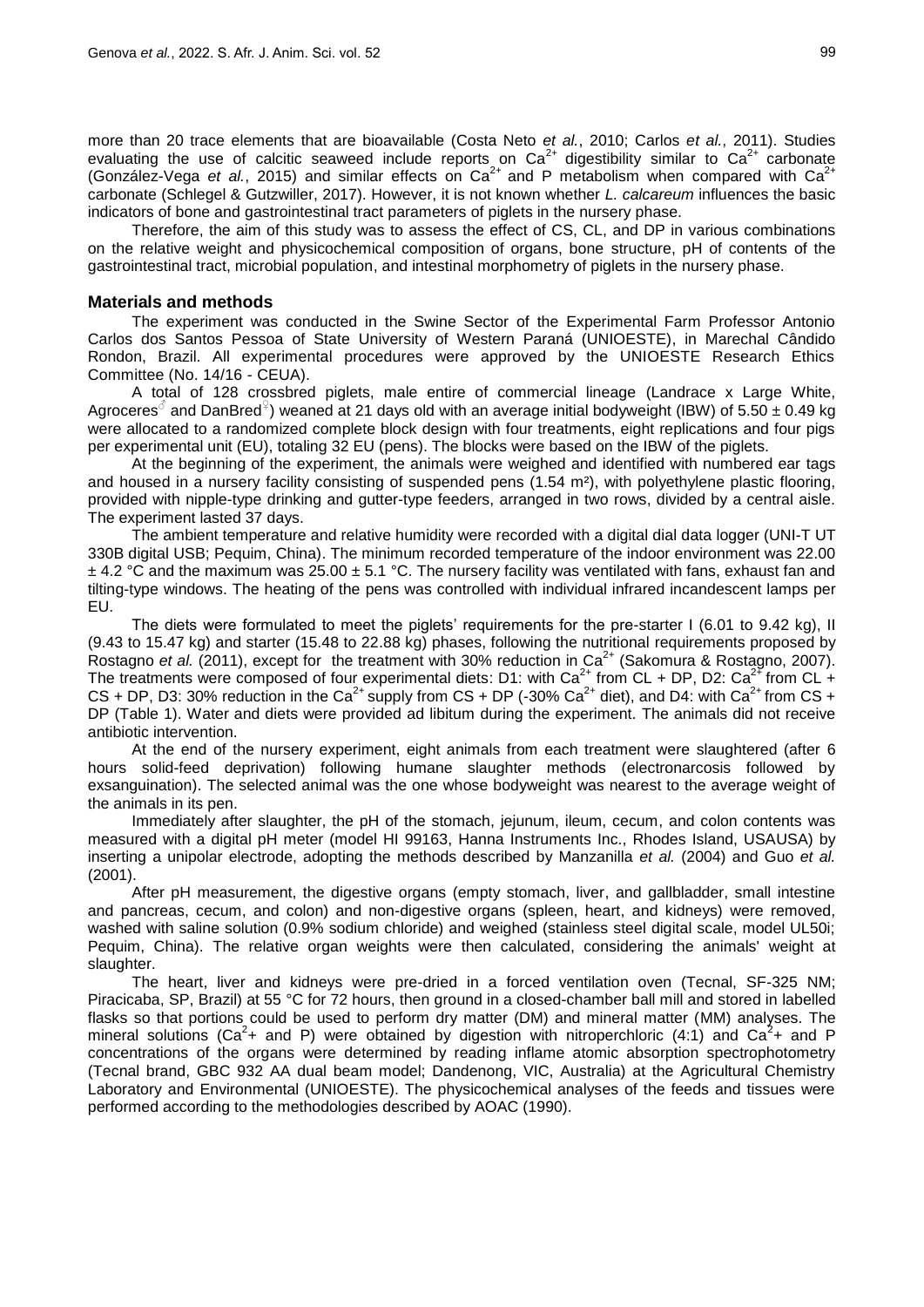|                          | D <sub>1</sub> |                |       | D <sub>2</sub> |        |       | D <sub>3</sub> |                          |                | D <sub>4</sub> |                |
|--------------------------|----------------|----------------|-------|----------------|--------|-------|----------------|--------------------------|----------------|----------------|----------------|
| PI                       | PII            | S              | PI    | PII            | S      | PI    | PII            | $\mathsf S$              | PI             | PII            | $\mathbb S$    |
| 51.70                    | 53.05          | 66.20          | 51.66 | 52.98          | 66.12  | 51.87 | 53.41          | 66.43                    | 51.59          | 52.89          | 66.02          |
| 8.06                     | 17.91          | 23.86          | 8.00  | 17.88          | 23.84  | 8.00  | 17.75          | 23.70                    | 8.06           | 17.86          | 23.80          |
| 0.90                     | 0.65           | 0.14           | 0.90  | 0.69           | 0.18   | 0.90  | 0.55           | 0.09                     | 0.90           | 0.73           | 0.23           |
| 3.00                     | 3.00           | 3.00           | 3.00  | 3.00           | 3.00   | 3.00  | 3.00           | 3.00                     | 3.00           | 3.00           | 3.00           |
| 21.15                    | 13.46          | $\blacksquare$ | 21.15 | 13.46          | $\sim$ | 21.15 | 13.46          | $\blacksquare$           | 21.15          | 13.46          | $\blacksquare$ |
| 8.00                     | 6.00           | 3.00           | 8.00  | 6.00           | 3.00   | 8.00  | 6.00           | 3.00                     | 8.00           | 6.00           | 3.00           |
| 0.57                     | 0.62           | 0.70           | 0.31  | 0.34           | 0.38   |       | $\blacksquare$ |                          | $\blacksquare$ | $\blacksquare$ | ٠              |
| 1.21                     | 1.08           | 1.20           | 1.21  | 1.08           | 1.21   | 0.86  | 0.77           | 0.86                     | 1.21           | 1.08           | 1.21           |
| $\overline{\phantom{a}}$ |                | $\blacksquare$ | 0.31  | 0.31           | 0.38   | 0.80  | 0.80           | 0.99                     | 0.68           | 0.74           | 0.83           |
| 0.42                     | 0.33           | 0.39           | 0.42  | 0.33           | 0.39   | 0.42  | 0.33           | 0.39                     | 0.42           | 0.33           | 0.39           |
| 4.00                     | 3.00           | $\blacksquare$ | 4.00  | 3.00           | $\sim$ | 4.00  | 3.00           | $\overline{\phantom{a}}$ | 4.00           | 3.00           | ۰.             |
| 0.50                     | 0.50           | 0.50           | 0.50  | 0.50           | 0.50   | 0.50  | 0.50           | 0.50                     | 0.50           | 0.50           | 0.50           |
| 0.10                     | 0.04           | 0.61           | 0.10  | 0.05           | 0.61   | 0.10  | 0.05           | 0.61                     | 0.10           | 0.05           | 0.61           |
| 0.18                     | 0.16           | 0.16           | 0.18  | 0.17           | 0.16   | 0.18  | 0.17           | 0.16                     | 0.18           | 0.17           | 0.16           |
| 0.06                     | 0.04           | 0.03           | 0.06  | 0.04           | 0.03   | 0.06  | 0.04           | 0.03                     | 0.06           | 0.04           | 0.03           |
| 0.10                     | 0.12           | 0.18           | 0.10  | 0.12           | 0.18   | 0.10  | 0.12           | 0.18                     | 0.10           | 0.12           | 0.18           |
| Calculated composition   |                |                |       |                |        |       |                |                          |                |                |                |
| 20.00                    | 21.00          | 19.50          | 20.00 | 21.00          | 19.50  | 20.00 | 21.00          | 19.50                    | 20.00          | 21.00          | 19.50          |
| 0.85                     | 0.825          | 0.825          | 0.85  | 0.825          | 0.825  | 0.595 | 0.577          | 0.577                    | 0.85           | 0.825          | 0.825          |
| 14.22                    | 14.14          | 13.51          | 14.22 | 14.14          | 13.51  | 14.22 | 14.14          | 13.51                    | 14.22          | 14.14          | 13.51          |
| 0.50                     | 0.45           | 0.41           | 0.50  | 0.45           | 0.41   | 0.50  | 0.45           | 0.41                     | 0.50           | 0.45           | 0.41           |
|                          |                |                |       |                |        |       |                |                          |                |                |                |

**Table 1** Centesimal and chemical composition of diets for piglets in the nursery phase fed calcitic seaweed (%, as-fed basis)

CP: crude protein, CL: calcitic limestone, DP: monodicalcium phosphate, CS: calcitic seaweed,  $(.30\% \text{ Ca}^{2+}$  diet): 30% reduction in the calcium supply.

D1: calcitic limestone + monodicalcium phosphate in diet, D2: calcitic limestone, calcitic seaweed and monodicalcium phosphate, D3: similar to D2, but with -30% less calcium, D4: calcitic seaweed and monodicalcium phosphate , PI: pre-starter I (6.01 to 9.42 kg), PII: pre-starter II (9.43 to 15.47 kg), S: starter (15.48 to 22.88 kg).

<sup>1</sup>Guaranteed levels per kg premix, folic acid 103.1, pantothenic acid 2250.0, ethoxyquin 206.0, biotin 16.9, iron sulfate 6733.4, vitamin B<sub>1</sub> 225.0, vitamin B<sub>2</sub> 537.5, vitamin B<sub>6</sub> 437.5, vitamin K<sub>3</sub> 375.0, sodium selenite 43.8, niacin 4687.5, manganese sulfate 1866.7, iodine 37.5, zinc oxide 1000.0, iodine 37.5, vitamin B<sub>12</sub> 2537.5, chlorohydroxyquinoline 15.0, copper sulfate 22.1, Ivsine 123.8, methionine 110.3, threonine 46.6; and levels of vitamin D<sub>3</sub>: 262500, vitamin E: 4250, vitamin A: 14375 IU/kg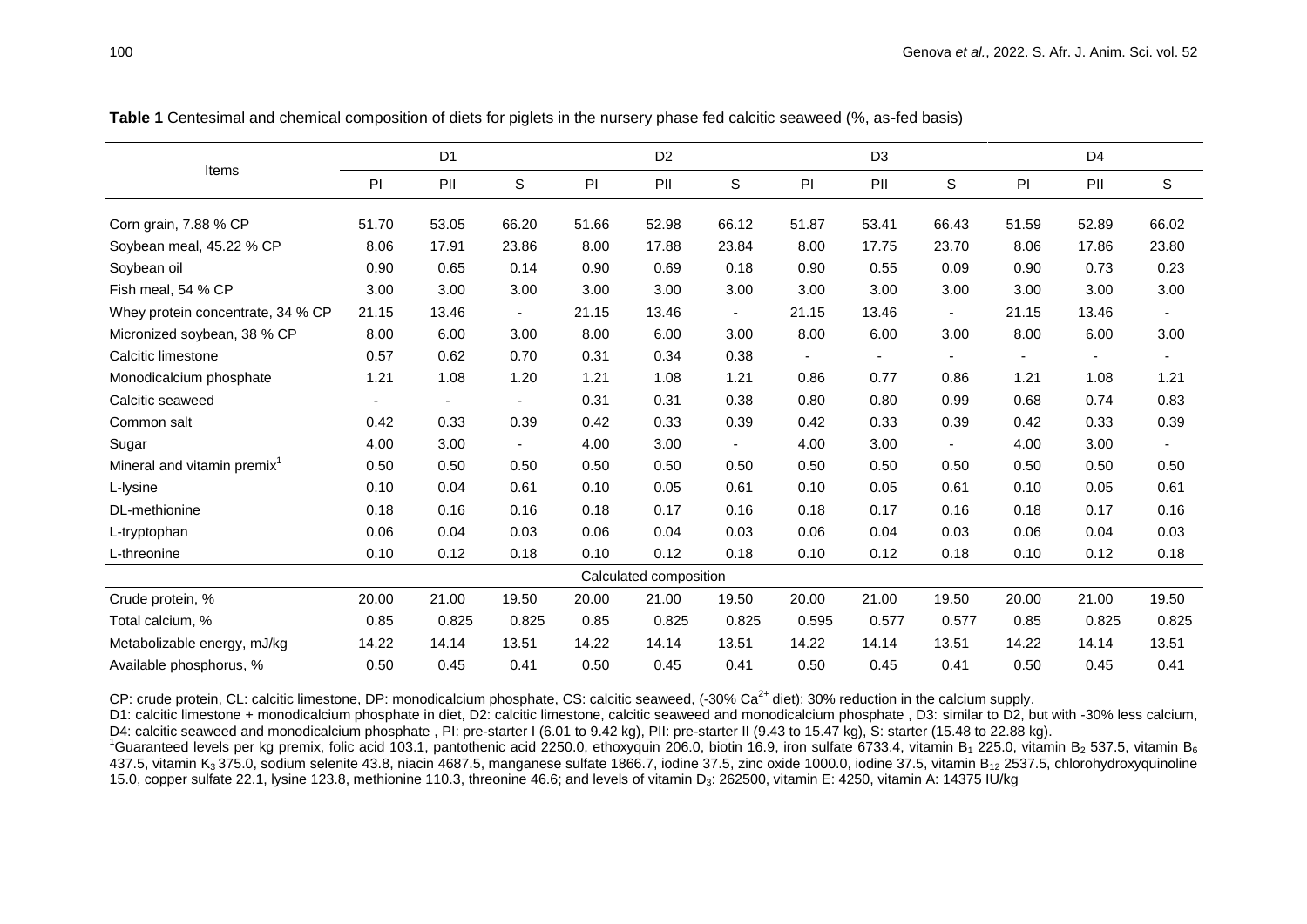After slaughter, content samples from the jejunum, ileum, cecum and colon were collected and destined for the counts of *Enterobacteriaceae* (Levine EMB) (Kasvi agar) and lactic acid bacteria (LAB) (MRS) (Acumedia agar) populations. The samples were stored in sterile plastic tubes, identified and transported under refrigeration for laboratory analysis according to Weedman *et al.* (2011).

To assess the structures of the intestinal epithelium, immediately after organ removal, segments approximately 3 cm length from the jejunum (extracted 150 cm from the ileocecal junction) and ileum (extracted 15 cm from the ileocecal junction) were harvested (Guo *et al.*, 2001). The slides were stained with hematoxylin and eosin for histological description (Gao *et al.*, 2000). Fifteen villi measurements and their crypts were analysed by sample.

The hind limbs collected during slaughter were cleaned with a scalpel and surgical scissors to remove the musculature and the third and fourth metatarsals without affecting bone tissue. Afterwards, the clean fresh bones were taken to the UNIOESTE's Animal Nutrition Laboratory for weighing (fresh weight) using an analytical scale and length measurement with a digital caliper (Lorben) with a measurement from 0.01 to 150 mm to calculate the Seedor index (Seedor *et al.*, 1991).

Dry matter was determined in a 105 °C oven (Tecnal TE 393/2, Piracicaba, SP, Brazil) and later the material was calcined in muffle furnace (Fornitec F2 DM single-phase, São Paulo, SP, Brazil) at 600 °C to obtain the MM. The mineral solutions  $(Ca^{2+}$  and P) obtained by digestion with nitroperchloric (3:1) were subjected to reading with atomic absorption equipment (Tecnal GBC 932 AA dual beam, Dandenong, VIC, Australia) at UNIOESTE to obtain the total mineral concentration.

Densitometry analysis of the metatarsal bones was performed in Hologic Discovery Wi® equipment, calibrated with a phantom. The bones were positioned in dorsoventral view for about three minutes. The reading was performed with the passage of two types of x-rays on the bone surface, with results on the bone mineral content (BMC) (g), bone area (cm<sup>2</sup>), and bone mineral density (BMD) (g/cm<sup>2</sup>).

For bone resistance to breaking, a three-point mechanical flexion test was performed with a universal mechanical testing machine (EMIC DL 10,000, with an EMIC load-cell of 200 kgf), following the standard (ANSI/ASAE S459 MAR 98) for the three-point flexion test with speed of 5 mm/min, 500 N preload with 30 seconds accommodation time and a distance between points of 60 mm.

The normality of experimental errors and the variance homogeneity between treatments for the characteristics had been evaluated with Shapiro-Wilk and Levine tests. Covariance analysis (ANCOVA) was performed to verify the effects of treatment class and IBW. When the IBW effect (*P ≤*0.05) was detected, the statistical model was expressed by:

$$
Y_{ijk} = m + T_i + b_j + \beta (X_{ijk} - \overline{X}_{...}) + \epsilon_{ijk},
$$

where:  $Y_{ijk}$  = average observation of the dependent variable in each plot, measured in the i-th class of feed, the j-th block and the k-th replication,

 $m =$  effect of the overall average,

 $T_i$  = effect of treatment classes, for  $i = (1, 2, 3,$  and 4),

 $b_i$  = effect of blocks, for j = (1, 2, 3, and 4),

 $β = regression coefficient of Y over X,$ 

 $X_{ijk}$  = average observation of the covariate (IBW of the animal sampled in the pen) in each plot, measured in the i-th treatment class, the j-th block and the k-th replication,

 $\overline{X}$  = overall average for the covariate X, and

 $\varepsilon_{ijk}$  = random error of the plot associated with each Y<sub>ijk</sub> observation.

Subsequently, for the characteristics in which the effect of IBW was not detected (*P >*0.05), variance analysis (ANOVA) was performed to verify the effects of the treatments (adopting the statistical model above) without the use of a covariate.

Because post-hoc power-of-the-test was less than 70% for Enterobacteriaceae counts and HV:DC ratio, a 10% level of type I error was used as the critical value in assessing these variables. Comparisons of treatment means for the other variables were performed using *t*-tests with a 5% level of probability. Statistical analyses were performed using SAS university edition (SAS Inst. Inc., Cary, North Carolina, USA).

## **Results and Discussion**

There was no effect of treatments on DM, MM, and concentrations of  $Ca<sup>2+</sup>$  and P of the metatarsal bone of the piglets. However, there was an effect on fresh weight, dry weight and length of this bone (Table 2).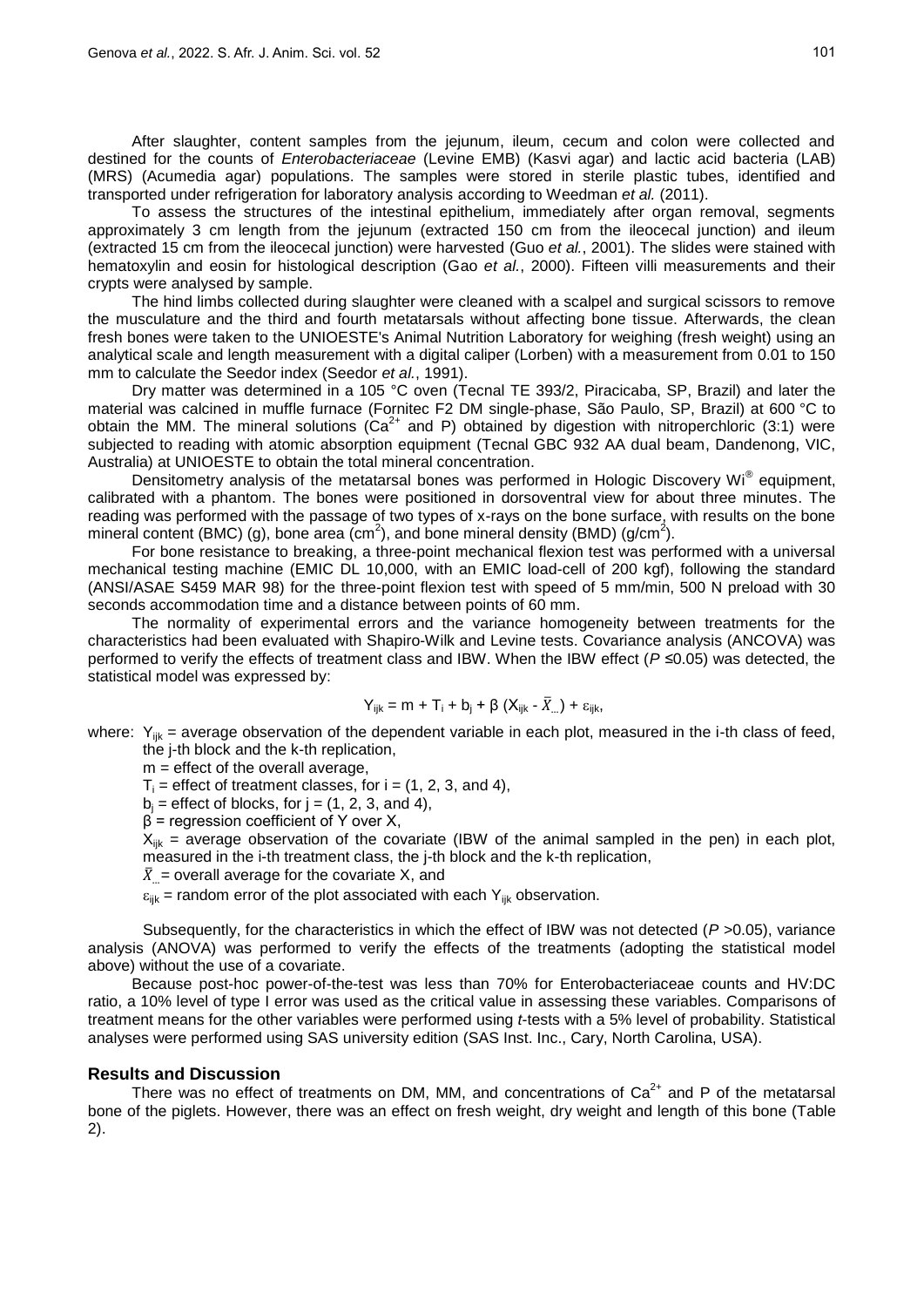| Items                      | D <sub>1</sub>    | D <sub>2</sub>    | D <sub>3</sub>    | D4                | <b>SE</b> | P-value |
|----------------------------|-------------------|-------------------|-------------------|-------------------|-----------|---------|
| Dry matter, %              | 76.28             | 74.37             | 73.38             | 71.01             | 1.708     | 0.745   |
| Mineral matter, %          | 46.51             | 50.89             | 52.10             | 48.29             | 0.898     | 0.143   |
| $Ca2+$ concentration, g/kg | 164.22            | 167.23            | 169.51            | 157.86            | 1.959     | 0.200   |
| P concentration, g/kg      | 172.01            | 172.24            | 172.04            | 172.04            | 0.448     | 0.997   |
| Fresh weight, g*           | $5.84^{a}$        | 5.80 <sup>a</sup> | 3.97 <sup>b</sup> | 5.36 <sup>a</sup> | 0.194     | 0.012   |
| Dry weight, g <sup>*</sup> | 4.71 <sup>a</sup> | 4.68 <sup>a</sup> | $3.16^{b}$        | 4.09 <sup>a</sup> | 0.135     | 0.002   |
| Length, mm <sup>*</sup>    | $54.73^{a}$       | $52.70^a$         | $45.24^{b}$       | $50.81^{a}$       | 0.817     | 0.004   |

**Table 2** Means of physicochemical composition characteristics, fresh and dry weight, and metatarsal length of piglets as affected by the sources of calcium and phosphorus

\*Analysis of covariance with the regression on initial bodyweight homogeneous across treatments

 $Ca^{2+}$ : calcium, P: phosphorus, D1: calcitic limestone + monodicalcium phosphate , D2: calcitic limestone, calcitic seaweed + monodicalcium phosphate, D3: similar to D2 but with -30% less calcium, D4: calcitic seaweed + monodicalcium phosphate

a,b Within a row, values with a common superscript were not different with probability *P* =0.05

There was no difference among treatments on BMD. However, the treatments affected the area, BMC, Seedor index and maximum force applied (MFA). D3 had lower area and Seedor index compared with the other treatments (Table 3). D1 and D2 had greater BMC compared with D3. D4 had intermediate BMC between D2 and D3, with the BMC not different from either of these treatments. However, MFA was greater for D2 and D4 than for the D1 and D3 (Table 3).

**Table 3** Means of densitometry, density and metatarsal resistance characteristics of piglets as affected by the sources of calcium and phosphorus

|                         |                   | <b>SE</b>           | P-value              |                |        |         |
|-------------------------|-------------------|---------------------|----------------------|----------------|--------|---------|
| Items                   | D <sub>1</sub>    | D <sub>2</sub>      | D <sub>3</sub>       | D <sub>4</sub> |        |         |
| Area, cm <sup>2**</sup> | 3.30 <sup>a</sup> | $2.87^{b}$          | $2.47^{\circ}$       | $2.92^{b}$     | 0.059  | 0.001   |
| $BMC, g^*$              | $0.520^{a}$       | $0.463^{ab}$        | $0.392$ <sup>c</sup> | $0.441^{bc}$   | 0.010  | 0.011   |
| BMD, g/cm <sup>2</sup>  | 0.148             | 0.161               | 0.156                | 0.150          | 0.002  | 0.242   |
| Seedor index, mg/mm*    | $107.77^a$        | $109.53^{a}$        | $83.90^{b}$          | $106.46^a$     | 2.773  | 0.014   |
| MFA, N**                | $401.68^{b}$      | 587.90 <sup>a</sup> | 370.16 <sup>b</sup>  | $520.79^{a}$   | 13.117 | < 0.001 |
| MFA, kg**               | $40.96^{b}$       | $59.95^{\circ}$     | $37.75^{b}$          | $53.11^a$      | 1.337  | < 0.001 |

\*Analysis of covariance with the regression on initial bodyweight homogeneous across treatments

\*\*Analysis of covariance with the regression on initial bodyweight heterogeneous across treatments, means adjusted to an initial body weight of 5.42 kg

BMC: bone mineral concentration, BMD: bone mineral density, MSF: maximum force applied, D1: calcitic limestone and monodicalcium phosphate , D2: calcitic limestone, calcitic seaweed and monodicalcium phosphate, D3: s D2 but with - 30% less calcium, D4: calcitic seaweed and monodicalcium phosphate

 $a,b,c$  Within a row, values with a common superscript were not different with probability  $P = 0.05$ 

All the piglets remained healthy. The results showed that  $Ca<sup>2+</sup>$  sources were similarly effective in maintaining the MM content and the concentrations of  $Ca<sup>2+</sup>$  and P. Despite this, CS is an organic  $Ca<sup>2+</sup>$  source with greater bioavailability compared with CL (Avelar *et al.*, 2009). This may explain why D3 piglets maintained their MM and  $Ca^{2+}$  concentrations. Moreover, bones are the largest reserve of  $Ca^{2+}$  in the body, which ensures the maintenance of  $Ca<sup>2+</sup>$  and P homeostasis in addition to functioning in the structure and support of the body (Gerlinger *et al.*, 2019).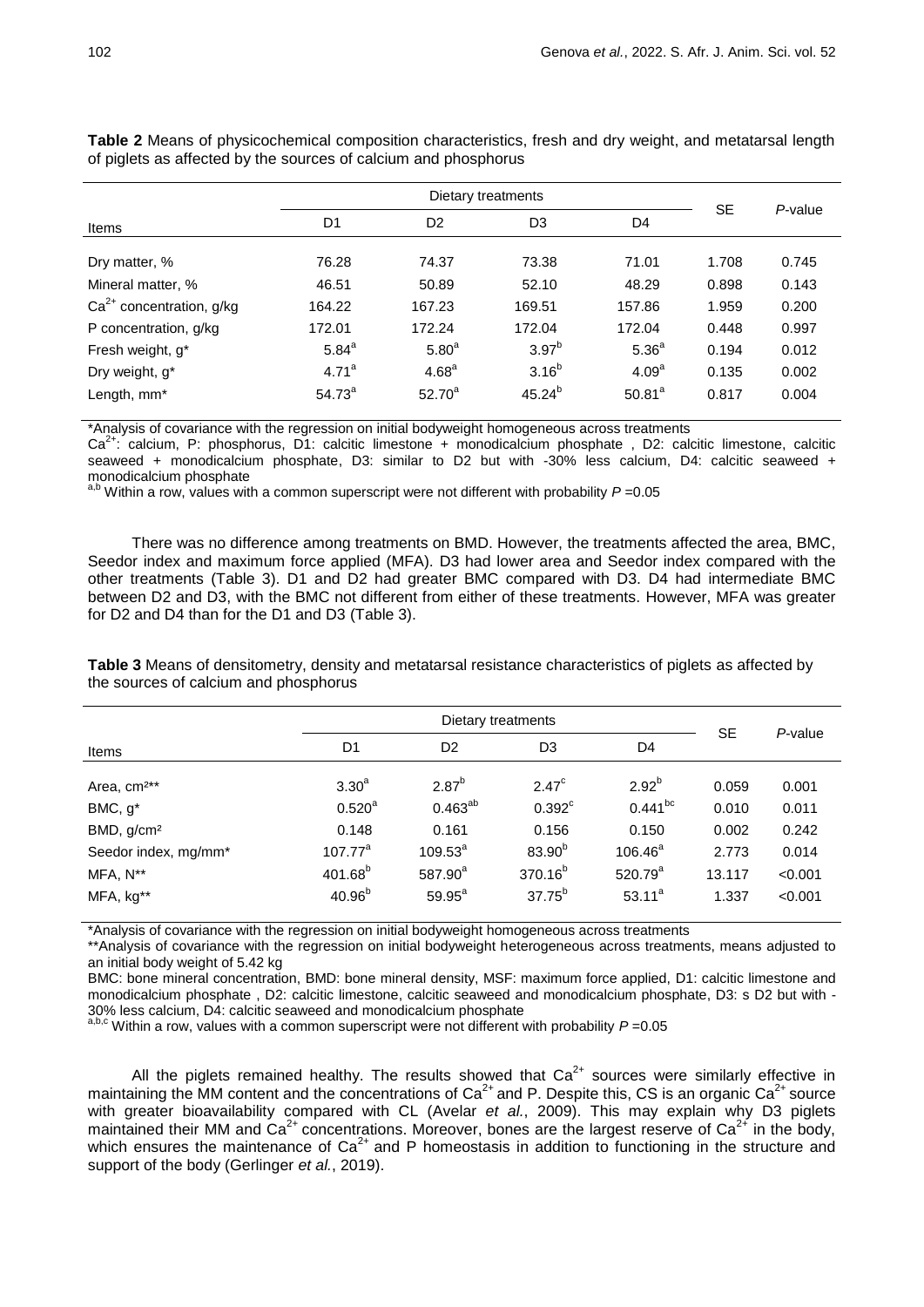Possibly the minerals in CS were not used for other organic functions of piglet metabolism, resulting in greater concentration in bone tissue and reduction in other tissues (liver, heart, and kidney), altering MM (Avelar *et al.*, 2009). The current findings for MM were similar to those of González-Vega *et al.* (2016), who evaluated six diets with various calcium levels and reported values of the average ash content in the metacarpal (52.6%) and femur (56.75%), with concentrations of  $Ca^{2+}$  (37.68%) and P (17.90%) in the piglet femur.

The weight and length of the bone are related to the amount of mineral deposited, which may explain the results found in D3, showing that the reduced  $Ca<sup>2+</sup>$  supply affected the its deposition in bone. Thus, unbalanced diets or those that have lower levels of minerals that are important for bone health result in impaired bone formation and reduced growth (Santana *et al.*, 2017), which promotes change in the size, shape, and cells of the bone matrix (Barcellos *et al.*, 2007).

The literature is limited in studies of CS and its effects on bone parameters of starter phase pigs. Saraiva et al. (2009) tested various levels of total P and Ca<sup>2+</sup> (0.68%) and reported average values for the ash content (50.37%) and Ca<sup>2+</sup> (163.4 g/kg) in the metatarsal analogous with the current findings. However, Santana *et al.* (2017) tested different sources of Ca<sup>2+</sup> in piglet diets and observed slightly higher values than the present study in metatarsal length, and its DM content and fresh weight.

Changes in BMC promote measurable changes in BMD, although the BMD values were not significant among the treatments. This observation may be related to the proliferation of osteoblasts stimulated by the chemical factor released by osteocytes that function as mechanical sensors and thus respond to dietary insufficiency to promote bone increment (Andreoli *et al.*, 2001). According to Cadore *et al.* (2005), BMD is a dynamic process of bone formation and remodeling and its maintenance is important for the prevention of bone malformation. However, resorption of bone tissue causes tissue deterioration, which was not observed for BMD in the present study.

Measurement of structural integrity of bone involves the application of mechanical tests. Bone ash content is directly related to mineralization, but the relationship with structural integrity is generally lower. Crenshaw *et al.* (2011) reported the potential appearance of bone damage because of malnutrition and that results obtained from a sample of one bone could be used to characterize the entire skeleton. Bollen and Bai (2005) observed reduced skeletal measurements of femur and skull in male rats fed diets containing low  $Ca<sup>2+</sup>$  levels and controlled intake of diet.

Low  $Ca<sup>2+</sup>$  intake impaired SI, MFA and BMC. These changes can cause negative changes in bone resistance to breaking, as reported by Barcellos *et al.* (2007). According to Suttle (2010), the swine metatarsus is a fast-growing bone that can be used as an indicator of resistance to breaking to reflect differences in the formation and growth of bone from variations in the deposition of minerals such as  $Ca<sup>2+</sup>$ .

Rufino *et al.* (2017) reduced the amount of P and concomitantly of  $Ca<sup>2+</sup>$  in piglet diets and observed lower bone resistance in the metacarpal of pigs. The reason that D3 and D4 showed lower MFA and their bones had less resistance to breaking involved factors such as bone length, diameter, weight and plasma Ca2+ concentration (Santana *et al.,* 2017). Besides being affected by bioavailability, Ca2+ and P can interact in bone metabolism (Schlegel & Gutzwiller, 2017).

No effect of treatments was observed in DM, MM,  $Ca<sup>2+</sup>$  concentration in the heart, in MM in the liver, or in DM, MM,  $Ca<sup>2+</sup>$  and P concentrations in the kidneys of the piglets. However, treatments affected the P concentration in the heart, and DM and concentrations of  $Ca<sup>2+</sup>$  and P in the liver (Table 4). The results indicated that D2 had greater P concentration in the heart than D3 and D4. The D3 treatment produced more DM in the liver than  $D\overline{1}$ . The Ca<sup>2+</sup> concentration in the liver was higher for D4 compared with the other diets. The P concentration in the liver was higher in D4 compared with D1 and D3.

There is no evidence that piglets fed diets that supplied less  $Ca<sup>2+</sup>$  had greater liver DM compared with those that met the  $Ca<sup>2+</sup>$  requirement (Table 4). Increased protein, fat and carbohydrates in the liver may decrease its moisture content (Taiik *et al.*, 2012). Diets that restricted the amount of Ca<sup>2+</sup> supplied to rats promoted greater fat mass (Bollen & Bai, 2005). More detailed studies are needed to assess  $Ca^{2+}$  kinetics and effects of  $Ca<sup>2+</sup>$  sources on the physical composition of piglet body tissues because of a possible response of MM content to different sources of P (Queiroz *et al.*, 2008).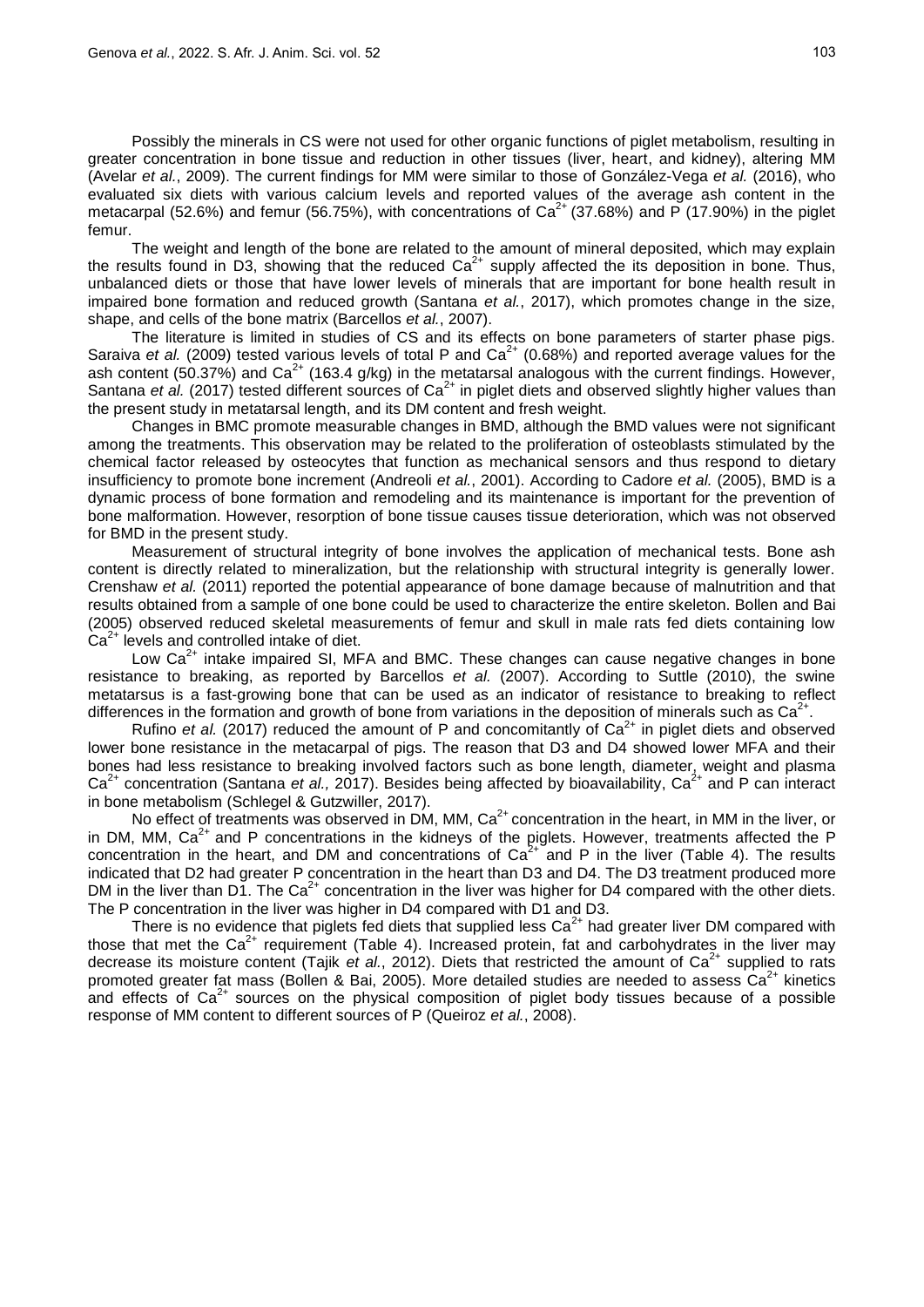| Heart                      | D <sub>1</sub> | D <sub>2</sub>      | D <sub>3</sub>    | D <sub>4</sub>    | <b>SE</b> | P-value |
|----------------------------|----------------|---------------------|-------------------|-------------------|-----------|---------|
| Dry matter, %**            | 20.60          | 21.51               | 20.30             | 21.29             | 0.180     | 0.108   |
| Mineral matter, %          | 5.56           | 5.23                | 5.39              | 5.13              | 0.116     | 0.601   |
| $Ca2+$ concentration, g/kg | 2.03           | 2.03                | 1.98              | 2.07              | 0.028     | 0.732   |
| P concentration, g/kg      | $40.97^{ab}$   | 49.98 <sup>a</sup>  | $35.27^{b}$       | $33.83^{b}$       | 1.938     | 0.005   |
| Liver                      |                |                     |                   |                   |           |         |
| Dry matter, %**            | $25.93^{b}$    | $26.22^{ab}$        | $27.24^{a}$       | $26.80^{ab}$      | 0.288     | 0.045   |
| Mineral matter, %          | 5.84           | 5.66                | 6.53              | 6.67              | 0.290     | 0.535   |
| $Ca2+$ concentration, g/kg | $1.98^{b}$     | $2.02^{b}$          | 2.00 <sup>b</sup> | 2.26 <sup>a</sup> | 0.037     | 0.043   |
| P concentration, g/kg      | $61.56^{b}$    | 63.44 <sup>ab</sup> | $61.02^{b}$       | $71.10^{a}$       | 1.706     | 0.001   |
| Kidney                     |                |                     |                   |                   |           |         |
| Dry matter, %**            | 20.68          | 20.33               | 20.04             | 19.93             | 0.261     | 0.742   |
| Mineral matter, %          | 7.90           | 7.56                | 8.39              | 8.32              | 0.151     | 0.209   |
| $Ca2+$ concentration, g/kg | 2.14           | 2.18                | 2.13              | 2.21              | 0.030     | 0.753   |
| P concentration, g/kg      | 50.98          | 67.85               | 47.33             | 67.32             | 4.267     | 0.163   |
|                            |                |                     |                   |                   |           |         |

**Table 4** Means of dry matter, mineral matter, and calcium and phosphorus concentrations in organs of piglets as affected by the sources of calcium and phosphorus

\*\*Analysis of covariance with the regression on initial bodyweight heterogeneous across treatments, means adjusted to an initial body weight of 5.42 kg

 $Ca<sup>2+</sup>$ : calcium, P: phosphorus, D1: calcitic limestone and monodicalcium phosphate , D2: calcitic limestone, calcitic seaweed and monodicalcium phosphate , D3: like D2 but with -30% less calcium from calcitic limestone and monodicalcium phosphate, D4: calcitic seaweed and monodicalcium phosphate

a,b Within a row, values with a common superscript were not different with probability *P* =0.05

Previously, MM in the internal organs of piglets has been related to the dietary source of  $Ca^{2+}$ , its bioavailability and the level at which it was provided (Santana *et al.*, 2017). The percentage of MM in organs is related to the use of the mineral by the tissue. Absorbed minerals may not have been fully used by the metabolism, which increases the concentration in the kidneys and liver, concomitantly in the MM content. Although the content of MM is influenced by age, the  $Ca<sup>2+</sup>$  content remains relatively constant, regulated by physiological processes (Field, 2000).

The results suggested that  $\text{Ca}^{2+}$  concentration is established in organs and tissues because the physiological response to Ca<sup>2+</sup> is regulated by several factors (Gerlinger *et al.*, 2019). Calcium is found mainly in the endoplasmic reticulum and mitochondria (Bygrave & Benedetti, 1996), bones (99%) and serum (1%) (Beto, 2015). However, the amount of Ca<sup>2+</sup> is in a range of 1,200 g in bone tissue (99% or 29.94 mol), 7 g in teeth (0.6% or 174.66 mmol), 7 g in soft tissues (0.6% or 174.66 mmol), 0.7 g in extracellular fluid (0.06% or 17.47 mmol), and 0.35 g in plasma (0.03% or 8.73 mmol) (Nordin, 1997). The present findings corroborate those reported by Moreira *et al.* (2004), who evaluated Ca<sup>2+</sup> and P concentrations in tissues and obtained higher values for bone (83.02 and 75.35 mg/kg DM, respectively) compared with the Ca<sup>2+</sup> concentration in the heart (0.32 mg/kg DM), and P concentration in kidney (8.91 mg/kg DM). Georgievskii *et*  al. (1982) reported a concentration of Ca<sup>2+</sup> (per 100 g of tissue) within a range of 8 to 25 mg in the heart, 10 to 30 mg in the liver and 6 to 20 mg in the kidney.

The treatments in this study did not affect (*P >*0.05) the pH of the digestive tract contents, except in the cecum and colon. D1 showed a higher pH of the cecal contents compared with D4. D2 had colon contents with a higher pH than D4 (Table 5). There was no effect (*P >*0.05) of treatments on the lactic acid bacteria count of the digesta. However, D4 showed a higher *Enterobacteriaceae* count in the jejunum compared with D1 and D3. A similar difference between D1 and D4 was observed for the pH of the digesta in the ileum. D3 had a greater *Enterobacteriaceae* count in the cecum compared with D1 (Table 5).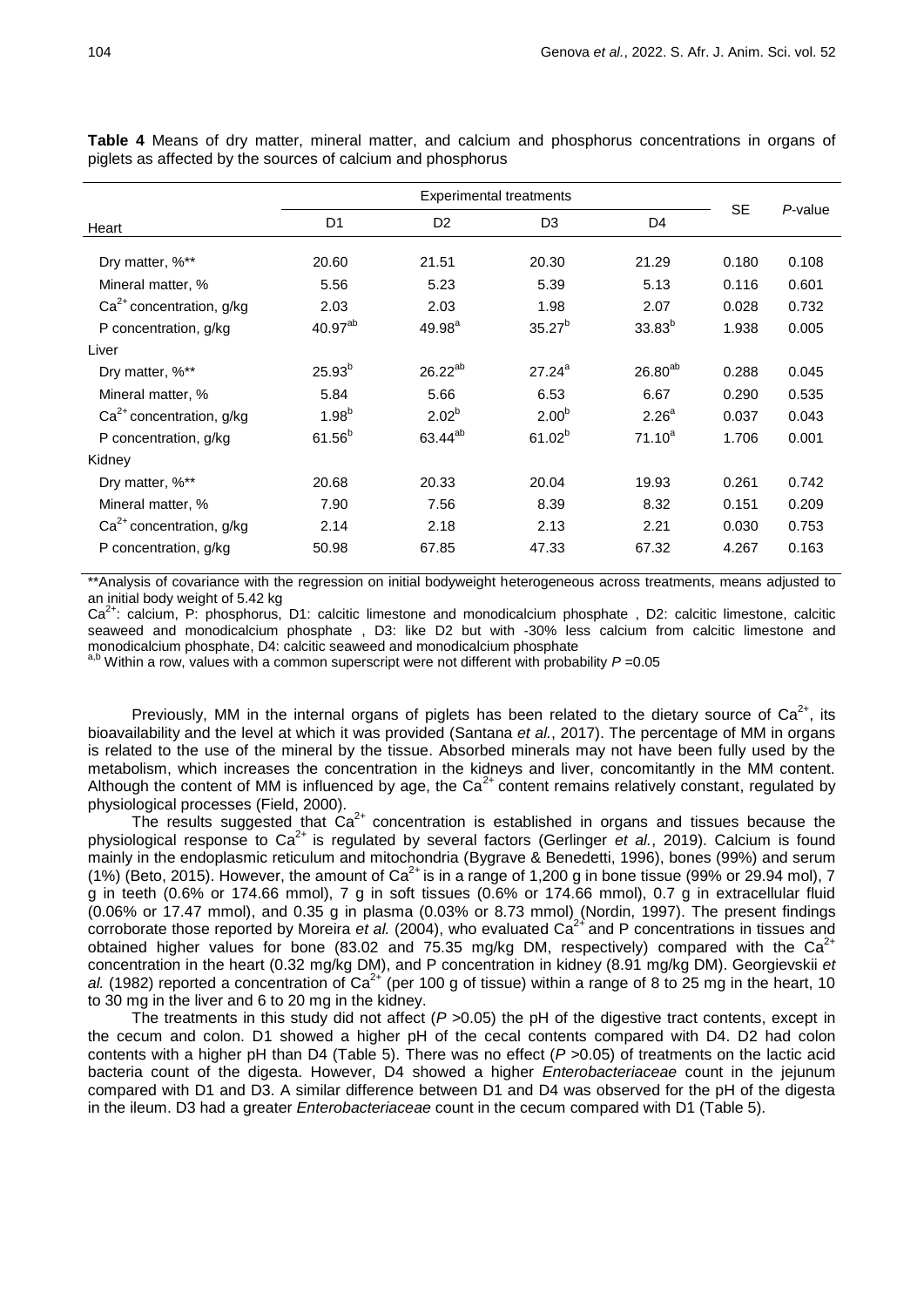|                                              |                    | P-value             |                    |                    |           |       |  |  |  |
|----------------------------------------------|--------------------|---------------------|--------------------|--------------------|-----------|-------|--|--|--|
| Items                                        | D <sub>1</sub>     | D <sub>2</sub>      | D <sub>3</sub>     | D <sub>4</sub>     | <b>SE</b> |       |  |  |  |
| pH of the digestive tract content            |                    |                     |                    |                    |           |       |  |  |  |
| Stomach                                      | 3.95               | 4.08                | 3.59               | 3.80               | 0.138     | 0.640 |  |  |  |
| Jejunum                                      | 5.97               | 6.24                | 6.36               | 5.87               | 0.087     | 0.200 |  |  |  |
| <b>Ileum</b>                                 | 6.08               | 6.07                | 5.81               | 5.76               | 0.126     | 0.717 |  |  |  |
| Cecum                                        | 5.59 <sup>a</sup>  | $5.39^{ab}$         | 5.47 <sup>ab</sup> | $5.26^{b}$         | 0.037     | 0.028 |  |  |  |
| Colon**                                      | $5.89^{ab}$        | $6.13^{a}$          | 5.97 <sup>ab</sup> | $5.77^{b}$         | 0.058     | 0.011 |  |  |  |
| Lactic acid bacteria count, $log_{10}$ CFU/g |                    |                     |                    |                    |           |       |  |  |  |
| Jejunum                                      | 4.809              | 4.806               | 4.803              | 4.795              | 0.086     | 0.486 |  |  |  |
| <b>Ileum</b>                                 | 4.817              | 4.816               | 4.822              | 4.794              | 0.067     | 0.250 |  |  |  |
| Cecum <sup>*</sup>                           | 4.784              | 4.776               | 4.804              | 4.791              | 0.090     | 0.252 |  |  |  |
| Colon                                        | 4.802              | 4.801               | 4.799              | 4.815              | 0.067     | 0.424 |  |  |  |
| Enterobacteriaceae count, log10 CFU/g        |                    |                     |                    |                    |           |       |  |  |  |
| Jejunum*                                     | 4.797 <sup>c</sup> | $4.813^{ab}$        | $4.796$ bc         | $4.824^{a}$        | 0.059     | 0.020 |  |  |  |
| lleum*                                       | $4.798^{b}$        | $4.809^{ab}$        | $4.809^{ab}$       | 4.820 <sup>a</sup> | 0.078     | 0.071 |  |  |  |
| Cecum                                        | $4.793^{a}$        | 4.785 <sup>ab</sup> | 4.800 <sup>a</sup> | $4.763^{b}$        | 0.096     | 0.067 |  |  |  |
| Colon                                        | 4.809              | 4.795               | 4.796              | 4.789              | 0.094     | 0.475 |  |  |  |
|                                              |                    |                     |                    |                    |           |       |  |  |  |

**Table 5** Means of pH of the digestive tract content and lactic acid bacteria and Enterobacteriaceae count of piglets as affected by the sources of calcium and phosphorus

\*Analysis of covariance with the regression on initial bodyweight homogeneous across treatments

\*\*Analysis of covariance with the regression on initial bodyweight heterogeneous across treatments, means adjusted to an initial body weight of 5.42 kg

D1: calcitic limestone and monodicalcium phosphate in diet, D2: calcitic limestone, calcitic seaweed and monodicalcium phosphate in diet, D3: similar to D2, but with -30% less calcium, D4: calcitic seaweed and monodicalcium phosphate in diet

 $a,b$  Within a row, values with a common superscript were not different with probability  $P = 0.05$ 

The results suggested a minor role for the pH of the digestive tract in the modulation of the LAB microbiota. Because pigs fed diets containing  $CL + DP$  or  $CL + CS + DP$  showed greater pH of the digestive tract content may be a result of the  $Ca<sup>2+</sup>$  and P absorption. The results were inconsistent with the study by González-Vega *et al.* (2014), who reported higher pH values in piglets fed diets containing CS than in piglets fed Ca<sup>2+</sup> carbonate. These authors thought this was because  $Ca<sup>2+</sup>$  and P absorption decreased from CS. However, Brun *et al.* (2014) stated that the Ca<sup>2+</sup> absorption was reduced at low pH.

The pH values in the current study are in agreement with Rufino *et al.* (2017), who found no difference between treatments and intestinal segments for diets that met the supply of  $Ca<sup>2+</sup>$  and P and those with reduction of these minerals. For Almeida *et al.* (2012), in a study with rats, *L. calcareum* (dose of 480 mg/kg) demonstrated a protective effect on low-intensity gastric lesions and increased the gastric pH. However, the pH of the digestive tract contents might vary depending on the diet/feed intake (extrinsic) and animal physiology (intrinsic).

Reduced pH inhibits the growth of pathogenic bacteria such as *Escherichia coli* and *Salmonella* sp., which are then unable to harm the gastrointestinal tract (Tran *et al.*, 2016). However, the authors did not find a plausible answer to justify the increase in *Enterobacteriaceae* in piglets receiving CS + DP owing to lower pH in the jejunum (5.87), cecum (5.26), and colon (5.77), where a higher pH (7.2 to 7.8) is speculated to provide an ideal environment for colonization of *E. coli* in intestinal villi (Gonzales *et al.,* 2013). Various studies have demonstrated changes in the microbial community with Ca<sup>2+</sup> supplementation (Blavi *et al.*, 2018). However, the Enterobacteriaceae growth can be verified over a wide pH range (4.5 - 9.0) (Gonzales *et al.*, 2013).

The reduced pH of the digestive tract content may provide an appropriate environment for the development of beneficial bacteria and inhibit growth of pathogenic bacteria. The authors were not able to identify alterations in the intestinal microbiota for LAB. Despite the absence of significant differences between the treatments, except for the Enterobacteriaceae in the jejunum, reports in the literature indicate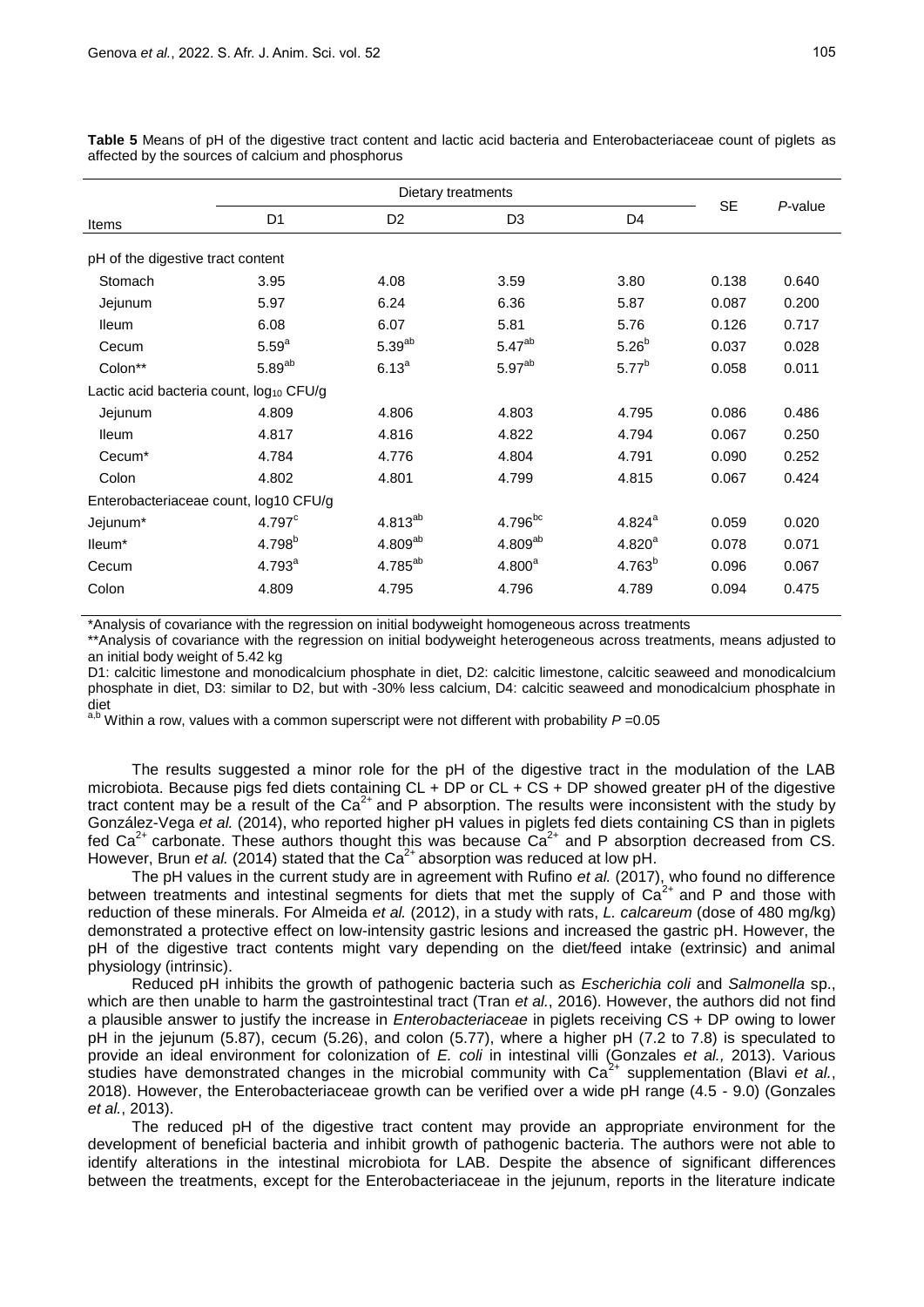that the amount of LAB was significantly higher than the pathogenic bacteria. However, one of the direct effects of Ca<sup>2+</sup> supplementation was on the LAB that inhabit the hindgut (Blavi *et al.*, 2018). This was related to Ca2+ levels, sources, and the site of the gastrointestinal tract (Mann *et al.*, 2014).

However, the composition of the intestinal microbiota may present variations along the intestine because the population, quantity and microbial distribution are constantly changing their natural balance due to minimal variations in the physiological condition of the animal such as pH, bile and enzymatic secretion and microbial interactions (Oetting *et al.,* 2006).

There was no effect (*P >*0.05) of treatments on VH. However, D2 and DI produced greater CD in the duodenum (*P =*0.004) and ileum (*P =*0.011) compared with those that consumed D3 and D4 (Table 6). Feeding D3 caused a higher (*P =*0.091) VH:CD ratio in the duodenum compared with D2 (Table 6).

|                               |                     | <b>SE</b>            | P-value           |                    |        |       |
|-------------------------------|---------------------|----------------------|-------------------|--------------------|--------|-------|
| Items                         | D <sub>1</sub>      | D <sub>2</sub>       | D <sub>3</sub>    | D <sub>4</sub>     |        |       |
| Villus height, um<br>Duodenum | 253.43              | 265.97               | 250.81            | 225.06             | 6.434  | 0.158 |
| Jejunum*                      | 275.62              | 254.8                | 259.04            | 227.20             | 10.710 | 0.484 |
| <b>Ileum</b>                  | 303.71              | 271.39               | 251.39            | 236.51             | 11.210 | 0.167 |
| Crypt depth, um               |                     |                      |                   |                    |        |       |
| Duodenum                      | 97.89 <sup>ab</sup> | $110.17^a$           | $92.62^{b}$       | $86.51^{b}$        | 2.535  | 0.004 |
| Jejunum                       | 105.83              | 97.82                | 90.93             | 89.19              | 3.153  | 0.245 |
| <b>Ileum</b>                  | $117.95^a$          | 101.88 <sup>ab</sup> | $85.62^{b}$       | 83.79 <sup>b</sup> | 4.369  | 0.011 |
| VH:CD ratio                   |                     |                      |                   |                    |        |       |
| Duodenum                      | $2.58^{ab}$         | $2.43^{b}$           | 2.70 <sup>a</sup> | $2.59^{ab}$        | 0.035  | 0.091 |
| Jejunum*                      | 2.61                | 2.60                 | 2.82              | 2.53               | 0.049  | 0.505 |
| <b>Ileum</b>                  | 2.56                | 2.69                 | 2.92              | 2.87               | 0.061  | 0.147 |

**Table 6** Lsmeans of intestinal morphometry description of piglets according to experimental treatments<sup>1</sup>

\*Analysis of covariance with the regression on initial bodyweight homogeneous across treatments

D1: calcitic limestone and monodicalcium phosphate in diet. D2: calcitic limestone, calcitic seaweed and monodicalcium phosphate in diet, D3: similar to D2 but with -30% less calcium, D4: calcitic seaweed and monodicalcium phosphate in diet

 $a,b$  Within a row, values with a common superscript were not different with probability  $P = 0.05$ 

Piglets fed D4 had slightly smaller villi. This was supported by the greater Enterobacteriaceae count, especially enterotoxigenic *E. coli*, in which fimbriae F5, F6, and F41 colonize mainly in the distal jejunum and ileum, whereas F4 can colonize the entire jejunum and ileum (Sun & Kim, 2017), compromising intestinal architecture because the size, number, integrity and protection of the villi, in association, determine the intestinal architecture (Maiorka *et al.*, 2002).

Reduced villus size has been associated with post-weaning growth retardation in piglets (Anjos *et al.*, 2019). As a consequence, intestinal architecture had fewer secretory cells and reduced absorption capacity in the small intestine, and a larger amount of unabsorbed dietary material, which could act as a substrate for pathogenic bacteria and increase their growth (Gao *et al.*, 2013).

The variation in villi growth may be a result of greater cell proliferation, which is related to the higher CD to ensure an adequate epithelial renewal rate (Kisielinski *et al.*, 2002), which explains the results for D1 and D2. However, villus growth occurs when the mitosis rate is greater than that of extrusion or when extrusion is not occurring (Maiorka *et al.*, 2002). On the other hand, the capacity to absorb nutrients with lower energy losses owing to cell turnover is improved by greater VH and lower CD, that is, higher VH:CD ratio.

The VH:CD ratio values indicated a greater presence of mature and functional enterocytes (Tucci *et al.,* 2011). Because D3 showed higher VH:CD compared with those D2 suggested the need for further investigation on interactions between organic and inorganic sources, and calcium reduction in diets for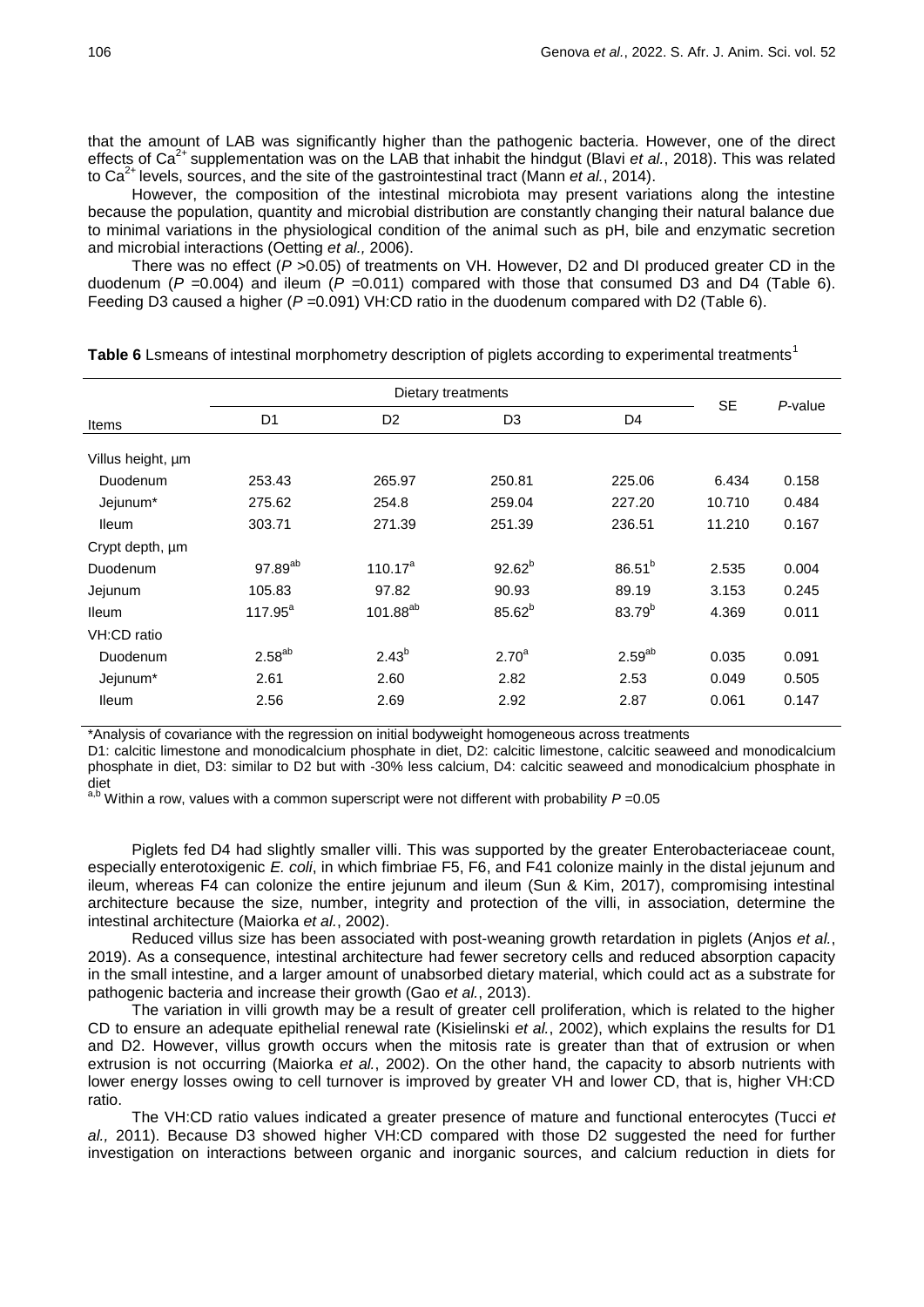To determine whether CS affected ROW, digestive and non-digestive organs were evaluated. However, there was no effect (*P >*0.05) of treatments on ROW (bodyweight percentage), but D3 showed greater (*P =*0.007) heart weight compared with those that consumed CL + DP (Table 7).

| Items, % bodyweight |                |                |                |              |           |         |
|---------------------|----------------|----------------|----------------|--------------|-----------|---------|
|                     | D <sub>1</sub> | D <sub>2</sub> | D <sub>3</sub> | D4           | <b>SE</b> | P-value |
| Empty stomach       | 1.116          | 1.203          | 1.332          | 1.509        | 0.091     | 0.442   |
| Empty SI + pancreas | 5.283          | 5.269          | 5.725          | 5.672        | 0.180     | 0.688   |
| Empty cecum         | 0.908          | 0.848          | 0.753          | 0.978        | 0.048     | 0.188   |
| Empty colon*        | 3.248          | 3.246          | 3.687          | 3.356        | 0.133     | 0.474   |
| Liver + gallbladder | 2.581          | 2.739          | 3.018          | 2.931        | 0.122     | 0.642   |
| Spleen              | 0.184          | 0.191          | 0.229          | 0.209        | 0.012     | 0.559   |
| Kidneys             | 0.488          | 0.536          | 0.568          | 0.584        | 0.027     | 0.767   |
| Heart**             | $0.492^{b}$    | $0.509^{ab}$   | $0.613^a$      | $0.561^{ab}$ | 0.019     | 0.007   |

**Table 7** Means of piglet relative organ weight according to experimental treatments

\*Analysis of covariance with the regression on initial bodyweight homogeneous across treatments

\*\*Analysis of covariance with the regression on initial bodyweight heterogeneous across treatments, means adjusted to an initial bodyweight of 5.42 kg

D1: calcitic limestone and monodicalcium phosphate in diet, D2: calcitic limestone, calcitic seaweed and monodicalcium phosphate in diet, D3: similar to D2, but with -30% less calcium, D4: calcitic seaweed and monodicalcium phosphate in diet, SI: small intestine

a,b Within a row, values with a common superscript were not different with probability *P* = 0.05

There seem to be no reports in the literature about relative organ weights from piglets fed different sources of calcium and *L. calcareum*. In general, piglets maintained similar organ weights, which demonstrated an apparently normal state of development. The weight of internal organs is associated with the growth, health and general condition of animal metabolism. In Knight and Dilger (2018), the effect of iron in diets for pigs was evaluated and a compensatory growth mechanism was observed after a period of feed restriction. This observation agreed with the present findings, because piglets that received D3 showed greater heart weight. In addition, different sources of P in pig diets affected the relative weight of the kidneys compared with a diet without inorganic P (Teixeira *et al.*, 2013).

The role of  $Ca^{2+}$  and P in animal metabolism and gene expression, involving absorption, resorption and bone remodeling influences the growth of body tissues (González-Vega *et al.*, 2016). The weight of the small intestine has been associated with feed intake and with development of intestinal villi. However, it was reported that  $Ca<sup>2+</sup>$  propionate promoted the development of internal organs and the gastrointestinal tract (Zhang *et al.*, 2017).

#### **Conclusions**

These inconsistent findings suggest a need for further studies to better understand the interplay of effects of  $Ca<sup>2+</sup>$  source and level on its metabolism.

#### **Acknowledgements**

The National Council for Scientific and Technological Development (CNPq, São Paulo, SP, Brazil), the Coordenação de Aperfeiçoamento de Pessoal de Nível Superior – Brazil (CAPES), the company Oceana Minerals (research funding), the COPAGRIL (ingredients and animals supply), the company COPISCES (ingredient supply) and the State University of the West of Paraná (Marechal Cândido Rondon, Paraná, Brazil).

#### **Authors' contributions**

All the authors contributed equally and commented on the early and final version of the manuscript.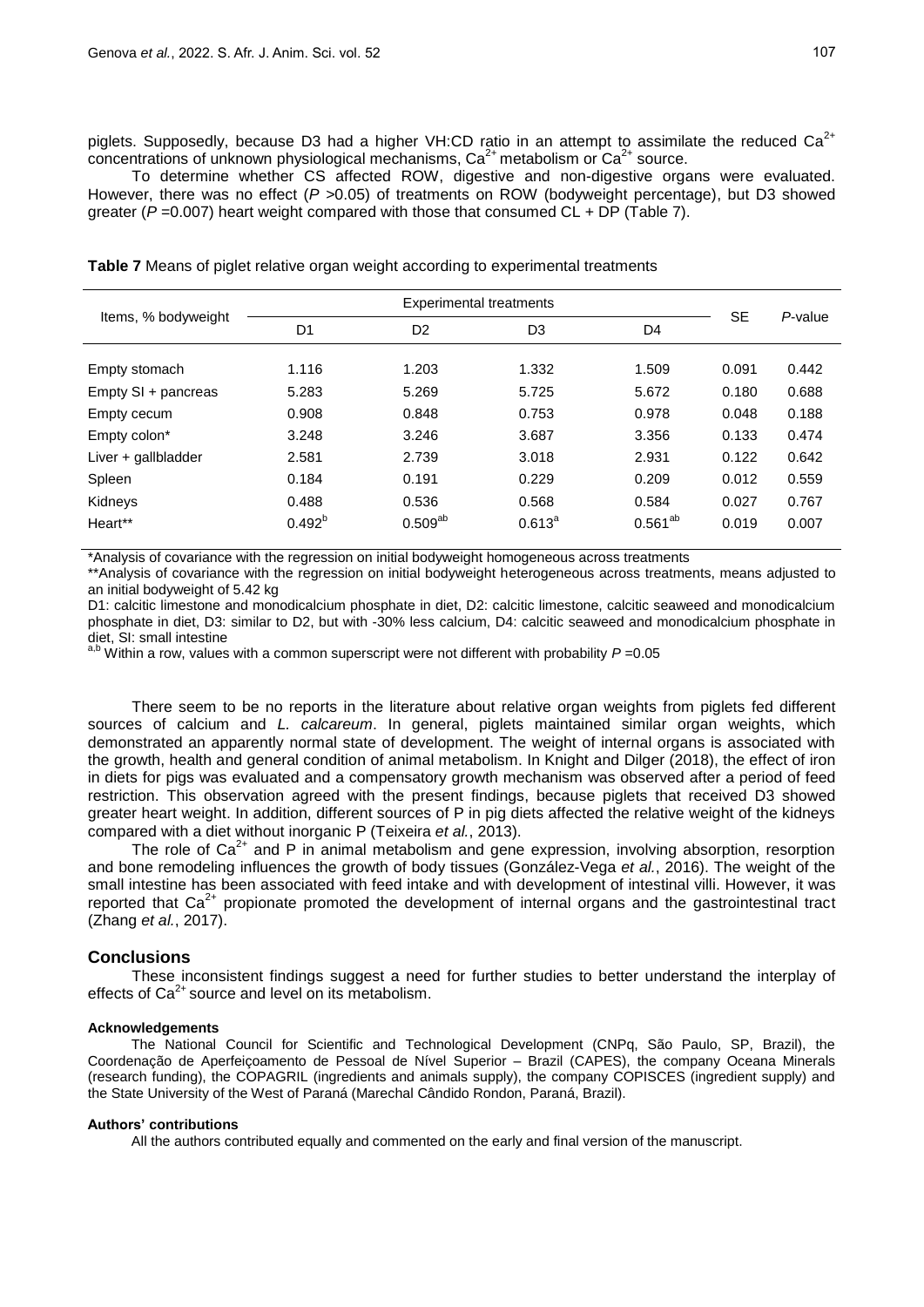#### **Conflict of Interest Declaration**

There are no conflicts of interest.

#### **References**

- Adeleye, O.B.M. & Blomfield, D., 2014. The effect of algal biomass supplementation in maternal diets on piglet survival in two housing systems. Livestock Sci. 162, 193-200. DOI: 10.1016/j.livsci.2013.12.030
- Almeida, F., Schiavo, L.V., Vieira, A.D., Araújo, G.L., Queiroz-Junior, C.M., Teixeira, M.M. & Tagliati, C.A., 2012. Gastroprotective and toxicological evaluation of the Lithothamnion calcareum algae. Food Chem. Toxicol. 50, 1399-1404. DOI: 10.1016/j.fct.2012.02.028
- Andreoli, A., Monteleone, M., Van Loan, M., Promenzio, L., Tarantino, U. & De Lorenzo, A., 2001. Effects of different sports on bone density and muscle mass in highly trained athletes. Med. Sci. Sports Exerc. 33, 507-511. DOI: 10.1097/00005768-200104000-00001
- Anjos, C.M.D., Gois, F.D., Anjos, C.M.D., Rocha, V.D.S., Castro, D.E.D.S., Allaman, I.B., Silva, F.L., Carvalho, P.L.O., Meneghetti, C. & Costa, L.B., 2019. Effects of dietary beta-glucans, glucomannans and mannan oligosaccharides or chlorohydroxyquinoline on the performance, diarrhea, hematological parameters, organ weight and intestinal health of weanling pigs. Livestock Sci. 223, 39-46. DOI: 10.1016/j.livsci.2019.02.018
- AOAC (Association of Official Analytical Chemists), 1990. Official methods of analysis of Association of Official Analytical Chemists. 15th edition. AOAC, Arlington VA, USA.
- Avelar, A.C., Ferreira, W.M., Brito, W. & Menezes, M.A.B.C., 2009. Composição mineral de fosfatos, calcário e farinha de ossos usados na agropecuária brasileira. Arch Zootec. 58, 737-740.
- Barcellos, D.E.S.N.D., Lippke, R.T., Borowski, S.M. & Almeida, M.N.D., 2007. O problema da osteocondrose na suinocultura tecnificada. Acta Sci. Vet. 35, S165-S170.
- Beto, J.A., 2015. The role of calcium in human aging. Clin. Nutr. Res. 4, 1-8. DOI: 10.7762/cnr.2015.4.1.1
- Blavi, L., Perez, J.F., Villodre, C., López, P., Martín-Orúe, S.M., Motta, V. & Sola-Oriol, D., 2018. Effects of limestone inclusion on growth performance, intestinal microbiota, and the jejunal transcriptomic profile when fed to weaning pigs. Anim. Feed Sci. Technol. 242, 8-20. DOI: 10.1016/j.anifeedsci.2018.05.008
- Bollen, A.M. & Bai, X.Q., 2006.Effects of long-term calcium intake on body weight, body fat and bone in growing rats. Osteoporos Int. 16, 1864-1870. DOI: 10.1007/s00198-005-1952-y
- Brun, L.R., Brance, M.L., Lombarte, M., Lupo, M., Di Loreto, V.E. & Rigalli, A., 2014. Regulation of intestinal calcium absorption by luminal calcium content: role of intestinal alkaline phosphatase. Mol. Nutr. Food Res. 58, 1546- 1551. DOI: 10.1002/mnfr.201300686
- Bygrave, F.L. & Benedetti, A., 1996. What is the concentration of calcium ions in the endoplasmic reticulum? Cell Calcium 19. 547-551. DOI: 10.1016/S0143-4160(96)90064-0
- Cadore, E.L., Brentano, M.A. & Kruel, L.F.M., 2005. Efeitos da atividade física na densidade mineral óssea e na remodelação do tecido ósseo. Rev. Bras. Med. Esporte 11, 373-379. DOI: 10.1590/S1517-86922005000600013
- Carlos, A.C., Sakomura, N.K., Pinheiro, S.R.F., Toledano, F.M.M., Giacometti, R. & Silva Júnior, J.W.D., 2011. Uso da alga Lithothamnium calcareum como fonte alternativa de cálcio nas rações de frangos de corte. Cienc. Agrotec. 35, 833-839. DOI: 10.1590/S1413-70542011000400025
- Costa Neto, J.M., Teixeira, R.G., Cavalcanti De Sá, M.J., Lima, A.E., Jacinto-Aragão, G.S., Teixeira, M.W. & Azevedo, A.S.D., 2010. Farinha de algas marinhas (Lithothamnium calcareum) como suplemento mineral na cicatrização óssea de auto enxerto cortical em cães. Rev. Bras. Saude Prod. Anim. 11, 217-230. https://repositorio.ufba.br/handle/ri/5380
- Cowieson, A.J., Wilcock, P. & Bedford, M.R., 2011. Super-dosing effects of phytase in poultry and other monogastrics. Worlds Poult. Sci.J. 67, 225-235. DOI: 10.1017/S0043933911000250
- Crenshaw, T.D., Rortvedt, L.A. & Hassen, Z., 2011. Triennial Growth Symposium: A novel pathway for vitamin Dmediated phosphate homeostasis: Implications for skeleton growth and mineralization. J. Anim. Sci. 89, 1957- 1964. DOI: 10.2527/jas.2010-3411
- Field, R.A., 2000. Ash and calcium as measures of bone in meat and bone mixtures. Meat Sci. 55, 255-264. DOI: 10.1016/s0309-1740(99)00147-3
- Gao, C., Zhao, J. & Gregersen, H., 2000. Histomorphometry and strain distribution in pig duodenum with reference to zero-stress state. Dig. Dis. Sci. 45, 1500-1508. DOI: 10.1023/A:1005592306587
- Gao, Y., Han, F., Huang, X., Rong, Y., Yi, H. & Wang, Y., 2013.Changes in gut microbial populations, intestinal morphology, expression of tight junction proteins, and cytokine production between two pig breeds after challenge with *Escherichia coli* K88: A comparative study. J. Anim. Sci. 91, 5614-5625. DOI: 10.2527/jas.2013-6528.
- Gatrell, S., Lum, K., Kim, J. & Lei, G., 2014. Potential of defatted microalgae from the biofuel industry as an ingredient to replace corn and soybean meal in swine and poultry diets. J. Anim. Sci. 92, 1306-1314. DOI: 10.2527/jas2013- 7250
- Georgievskii, V.I., Annenkov, B.N. & Samokhin, V.T., 1982. Mineral composition of bodies and tissues of animals. In: V.I. Georgievskii, B.N. Annenkov & V.T. Samokhin (eds). Mineral nutrition of animals. Butterworth–Heinemann, London. Pp. 69-78.
- Gerlinger, C., Oster, M., Borgelt, L., Reyer, H., Muráni, E., Ponsuksili, S. & Wimmers, K., 2019. Physiological and transcriptional responses in weaned piglets fed diets with varying phosphorus and calcium levels. Nutrients 11, 436. DOI: 10.3390/nu11020436
- Gonzales, L., Al, Z.B., Nygren, E., Wang, Z., Karlsson, S., Zhu, B. & Sjöling, Å., 2013. Alkaline pH is a signal for optimal production and secretion of the heat labile toxin, LT in enterotoxigenic *Escherichia coli (*ETEC). PLoS One 8, e74069. DOI: 10.1371/journal.pone.0074069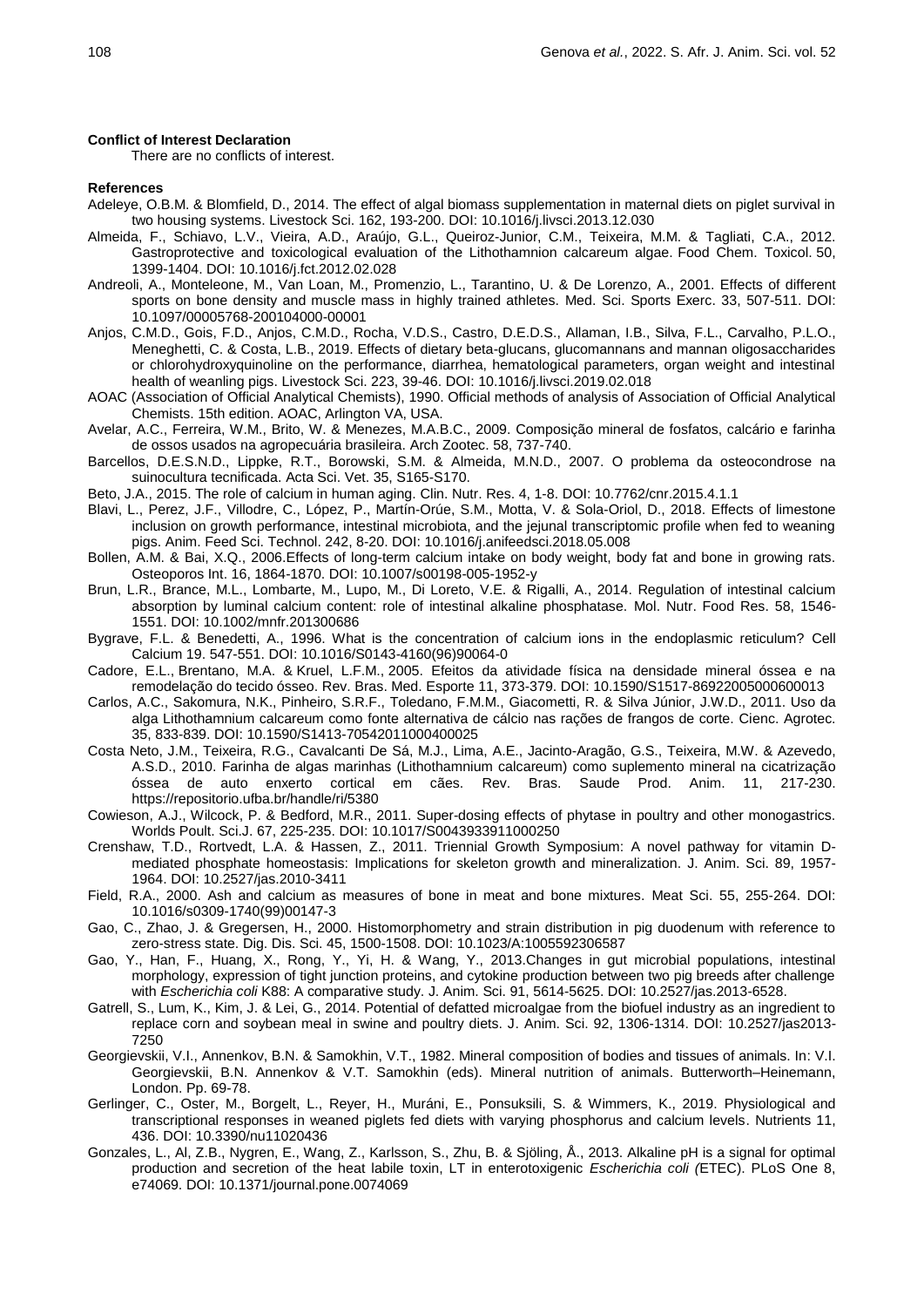González-Vega, J.C. & Stein, H.H., 2016.Digestibility of calcium in feed ingredients and requirements of digestible calcium for growing pigs. Anim. Prod. Sci. 56, 1339-1344. DOI: 10.1071/AN15352

- González-Vega, J.C., Walk, C.L. & Stein, H.H., 2015. Effects of microbial phytase on apparent and standardized total tract digestibility of calcium in calcium supplements fed to growing pigs. J. Anim. Sci. 93, 2255-2264. DOI: 10.2527/jas.2014-8215
- González-Vega, J.C., Walk, C.L., Liu, Y. & Stein, H.H., 2014. The site of net absorption of Ca from the intestinal tract of growing pigs and effect of phytic acid, Ca level and Ca source on Ca digestibility. Arch Anim. Nutr. 68, 126-142. DOI: 10.1080/1745039X.2014.892249
- González-Vega, J.C., Liu, Y., McCann, J.C., Walk, C.L., Loor, J.J. & Stein, H.H., 2016. Requirement for digestible calcium by eleven- to twenty-five–kilogram pigs as determined by growth performance, bone ash concentration, calcium and phosphorus balances, and expression of genes involved in transport of calcium in intestinal and kidney cells. J. Anim. Sci. 94, 3321-3334. DOI: 10.2527/jas.2016-0444
- Guo, M., Hayes, J., Cho, K.O., Parwani, A.V., Lucas, L.M. & Saif, L.J., 2001. Comparative pathogenesis of tissue cultureadapted and wild-type Cowden porcine enteric calicivirus (PEC) in gnotobiotic pigs and induction of diarrhea by intravenous inoculation of wild-type PEC. J. Virol. 75, 9239-9251. DOI: 10.1128/JVI.75.19.9239-9251.2001
- Kisielinski, K., Willis, S., Prescher, A., Klosterhalfen, B. & Schumpelick, V., 2002. A simple new method to calculate small intestine absorptive surface in the rat. Clin. Exp. Med. 2, 131-135. DOI: 10.1007/s102380200018
- Knight, L. & Dilger, R., 2018. Longitudinal effects of iron deficiency anemia and subsequent repletion on blood parameters and the rate and composition of growth in pigs. Nutrients 10, 632. DOI: 10.3390/nu10050632
- Maiorka, A., Boleli, I.C. & Macari, M., 2002. Desenvolvimento e reparo da mucosa intestinal. In: M. Macari, R.L. Furlan, E Gonzales (eds). Fisiologia aviária aplicada a frangos de corte. Funep, São Paulo.Pp. 113-124.
- Mann, E., Schmitz-Esser, S., Zebeli, Q., Wagner, M., Ritzmann, M. & Metzler-Zebeli, B.U., 2014. Mucosa-associated bacterial microbiome of the gastrointestinal tract of weaned pigs and dynamics linked to dietary calciumphosphorus. PLoS One 9, e8695. DOI: 10.1371/journal.pone.0086950
- Manzanilla, E.G., Perez, J.F., Martin, M., Kamel, C., Baucells, F. & Gasa, J., 2004. Effect of plant extracts and formic acid on the intestinal equilibrium of early-weaned pigs. J. Anim. Sci. 82, 3210-3218. DOI: 10.2527/2004.82113210x
- Moreira, J.A., Vitti, D.M.S.S., Lopes, J.B. & Trindade Neto, M.A., 2004. Cinética do fósforo em tecidos de suínos alimentados com dietas contendo enzima fitase. Arq. Bras. Med. Vet. Zootec. 56, 74-80. DOI: 10.1590/S0102- 09352004000100012
- Nordin, B.E.C., 1997. Calcium and osteoporosis. Nutr. 13, 664-686. DOI: 10.1016/S0899-9007(97)83011-0
- Oetting, L.L., Utiyama, C.E., Giani, P.A., Ruiz, U.S. & Miyada, V.S., 2006. Efeitos de extratosvegetais e antimicrobianossobre a digestibilidade aparente, desempenho, morfometria dos órgãos e histologia do epitélio intestinal de leitões recém-desmamados. R. Bras. Zootec. 35, 1389-1397. DOI: 10.1590/S1516- 35982006000500019
- Queiroz, L.S.B., Bertechini, A.G. & Rodrigues, P.B., 2008. Utilização de fosfatos comerciais para frangos de corte na fase inicial. Pesqui. Agropecu. Bras. 43, 1421-1427. DOI: 10.1590/S0100-204X2008001000022
- Rostagno, H.S., Albino, L.F.T., Donzele, J.L., Gomes, P.C., Oliveira, R.F.D., Lopes, D.C., Ferreira, A.S., Barreto, S.L.D.T. & Euclides, R.F., 2011. Tabelas brasileiras para aves e suínos: Composição de alimentos e exigências nutricionais. 3rd edition. UFV, Viçosa MG, Brazil.
- Rufino, L.M., Nunes, R.C., Stringhin. J.H., Mascarenhas, A.G., Arnhold, E., Coelho, K.O., Rocha, F.R.T. & Kiefer, C., 2017. Available phosphorus reduction in weaned piglets' diets containing phytase combined with butyric and benzoic acids. Semin. Cienc. Agrar. 38, 1429-1440.DOI: 10.5433/1679-0359.2017v38n3p1439
- Sakomura, N.K. & Rostagno, H.S., 2007. Métodos de pesquisa em animais monogástricos. 1st edition. Funep, Jaboticabal SP, Brazil.
- Santana, A.L.A., Carvalho, P.L.O., Oliveira, N.E.T., Gonçalves Junior, A.C., Gazola, A.P., Castro, D.E.S., Carvalho, S.T. & Oliveira, A.C., 2017. Different sources of calcium for starter pig diets. Livestock Sci. 206, 175-181. DOI: 10.1016/j.livsci.2017.10.021
- Saraiva, A., Donzele, J.L., Oliveira, R.F.M., Abreu, M.L.T., Silva, F.C.O. & Santos, F.A., 2009. Available phosphorus levels in diets for swine from 15 to 30 kg genetically selected for meat deposition. R. Bras. Zootec. 38, 307-313. DOI: 10.1590/S1516-35982009000200013
- Schlegel, P. & Gutzwiller, A., 2017.Effect of dietary calcium level and source on mineral utilisation by piglets fed diets containing exogenous phytase. J. Anim. Physiol. Anim. Nutr. 101, e165-e174. DOI: 10.1111/jpn.12582.
- Seedor, J.G., Quartuccio, H.A. & Thompson, D.D., 1991. The biophosphonate alendronate (MK-217) inhibits bone loss due to ovariectomy in rats. J. Bone Miner. Res. 6, 339-346. DOI: 10.1002/jbmr.5650060405
- Šimkus, A., Šimkienė, A. & Černauskienė, J., 2013. The effect of blue algae Spirulina platensis on pig growth performance and carcass and meat quality. Vet. ir Zootech. 61, 70-74.
- Sun, Y. & Kim, S.W., 2017. Intestinal challenge with enterotoxigenic Escherichia coli in pigs, and nutritional intervention to prevent postweaning diarrhea. Anim. Nutr. 3, 322-330. DOI: 10.1016/j.aninu.2017.10.001
- Suttle, N.F., 2010. Calcium. In: N.F. Suttle (ed). Mineral nutrition of livestock. CAB, Oxfordshire, UK. Pp. 54-91.
- Tajik, H., Ramin, A., Nozad, S., Jelodari, B., Ashtab, G., Eftekhari, Z. & Ramin, S., 2012. Relationship between liver lipid and liver dry matter in slaughtered ruminants. Vet. Res. Forum 3, 275.
- Teixeira, A.D.O., Nogueira, E.T., Corassa, A., Ferreira, V.P.D.A., Rocha Júnior, C.M. & Lopes, D.C., 2013. Evaluation of phosphorus sources on performance, organ weight and blood parameters of pigs. Rev. Bras. Saude Prod. Anim. 14, 808-819. DOI: 10.1590/S1519-99402013000400014